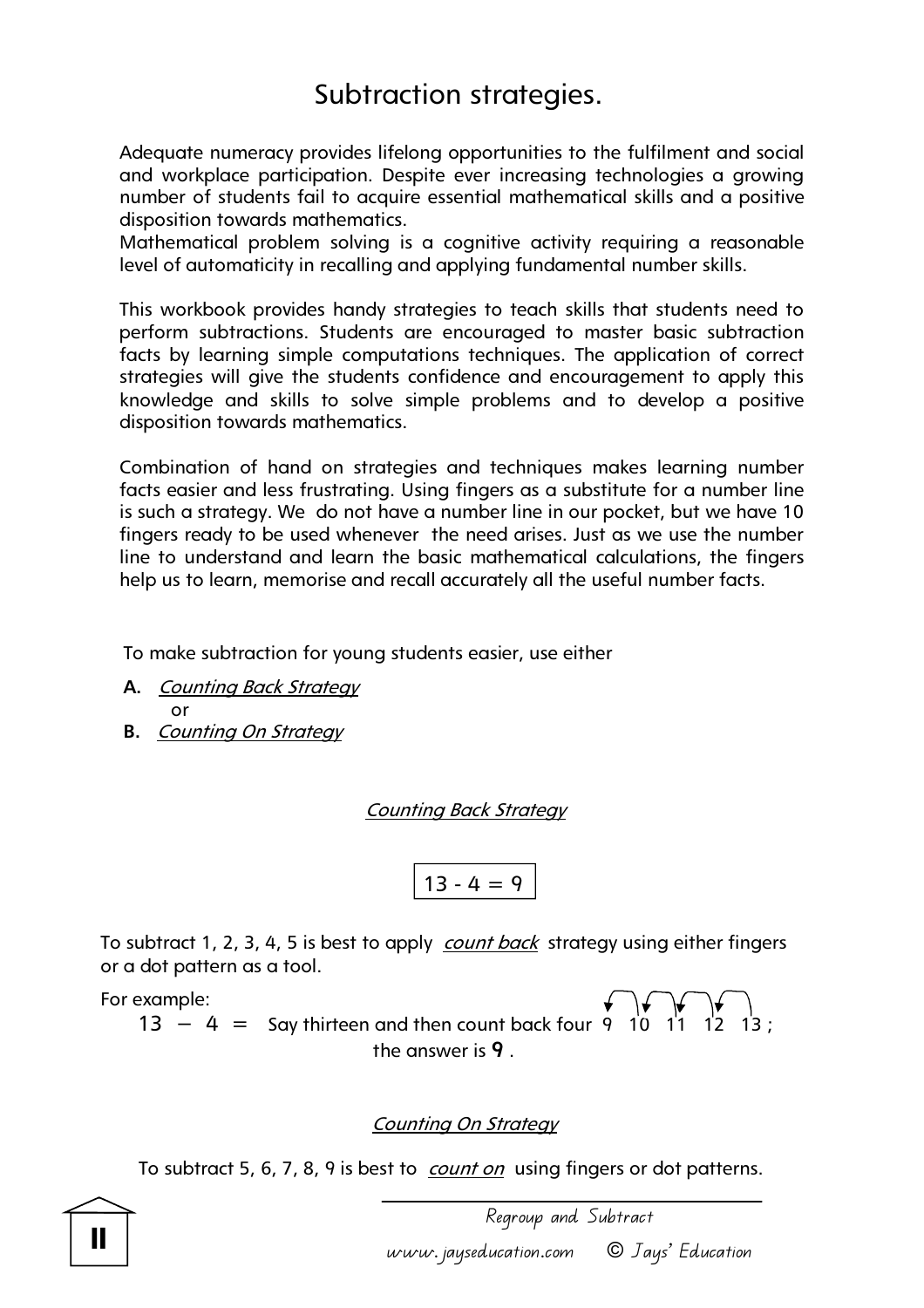

Open up 4 fingers, touch the number eleven and then go on touching each finger as you count back 10, 9, 8, 7. The answer is **7**.



### Using Fingers to Count On

$$
12 - 7 =
$$

Put the fingers in a fist. touch the fist saying 7 and then count on saying 8, 9, 10, 11, 12, opening one finger after another (starting with the thumb) until the word 12, then count the open fingers to find the answer **5**.

$$
7 + 5 = 12
$$
 therefore  $12 - 7 = 5$   $2\pi$   $8$ 

5 fingers are open, the answer is **5**. **7** 



$$
\overline{15-8} =
$$

$$
8 + 7 = 15
$$
 therefore 15 - 8 = 7

7 fingers are open, the answer is **7**.



I have used these two strategies for many years. As the children loose their fear of recalling the correct number fact, their computation strategy becomes more meaningful, and the recall becomes automatic, the students actually became competent learners.

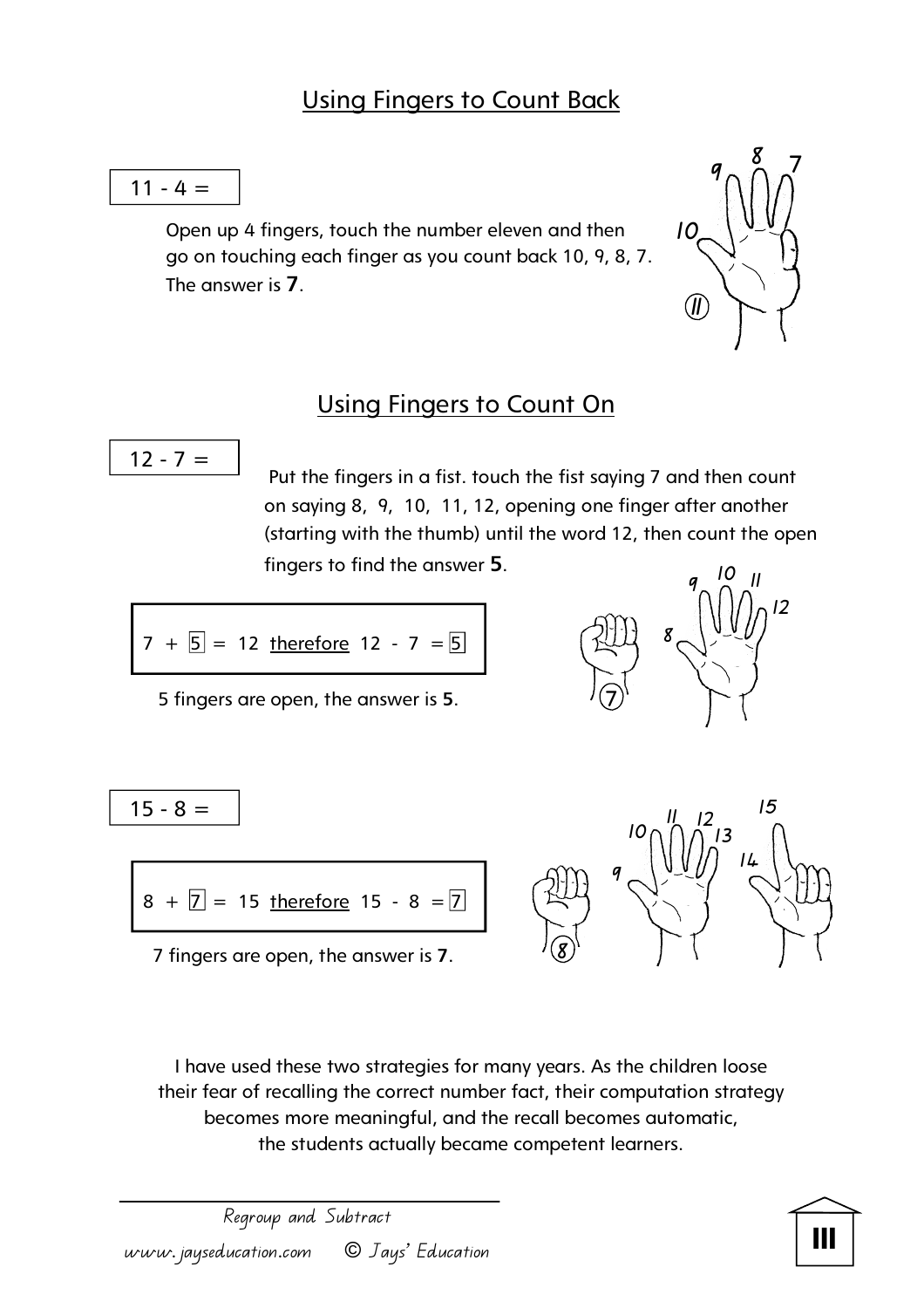Each number has a dot pattern the students use to count back or to count on.



At first the students make the dots as they count, then they touch the numerals as if to make the dots to count.

Later they recall the patterns and the matching number facts.

 $\iff$ 

 $\diagup$ 



| Two digit application, no regrouping:   | $\overline{2}$<br>2 <sub>3</sub>                  |
|-----------------------------------------|---------------------------------------------------|
| Three digit application, no regrouping: | 695<br>$\frac{2}{4}$<br>452                       |
| Two digit application, with regrouping: | $\frac{6}{7}$ $\frac{13}{3}$<br>$\cdot 3 \cdot 6$ |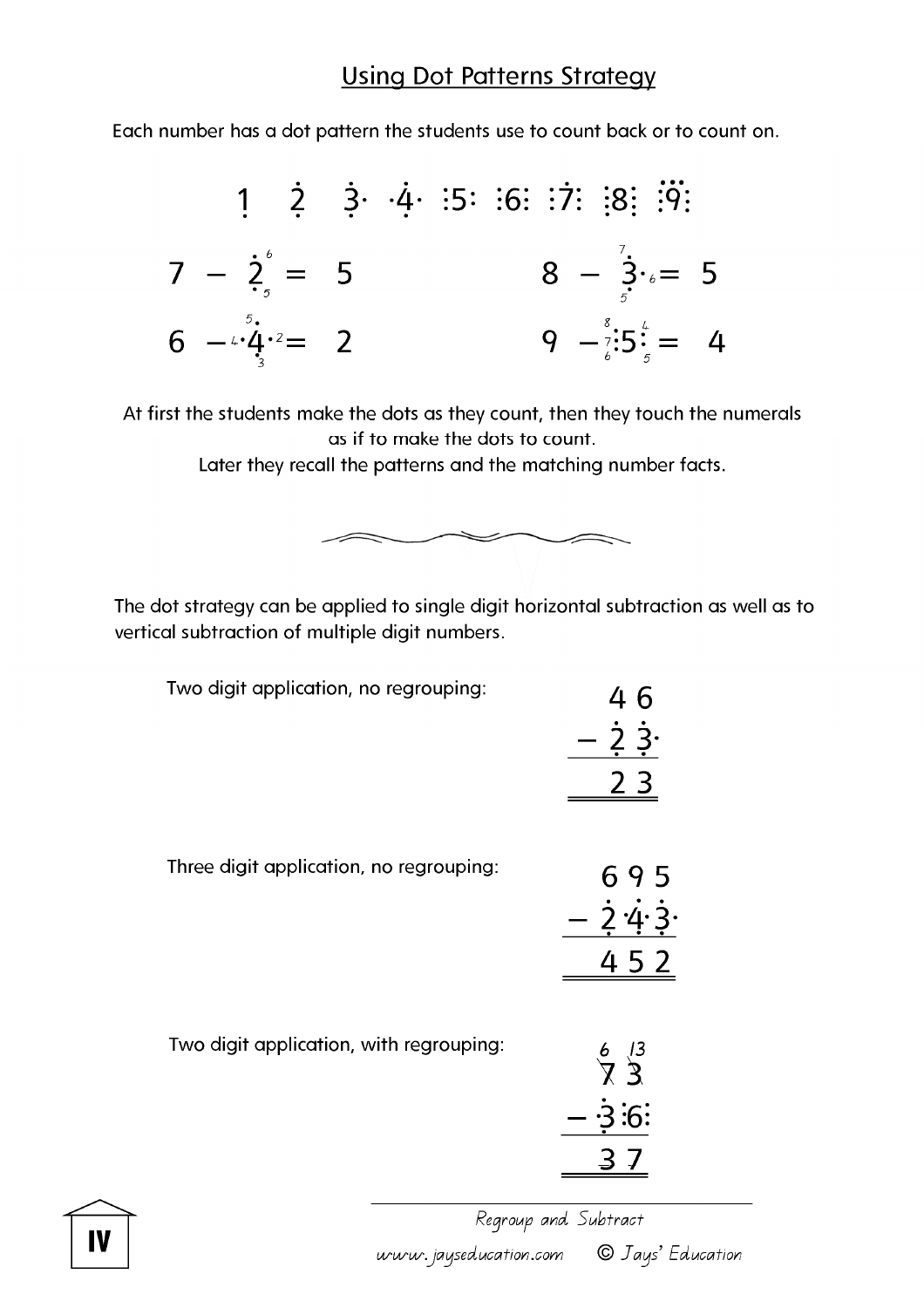divided into 12 numbered squares. There are 12 numbered tiles to work with.

The miniLUK Self Checking System

Step 1.

Place the 12 tiles in sequence from 1 to 12 on the blank squares on the lid of the miniLUK box.

or

Place the 12 tiles in sequence from 1 to 12 on the table ready to be used.

Step 2.

Choose your worksheet (page).

#### Step 3 A.

Pick up tile number  $|1|$  and place it under or next to the number 1 problem. Work out the difference, and look for the answer at the bottom of the page. The number under the answer is the code number to look for in the grid of the LUK box. Place the tile

on that number. Take the tile number  $\boxed{2}$ , look for the answer and the LUK code number and place the tile on that number in the box. Work out all the problems, find the code numbers and place the tiles on the correct squares.

### Step 3 B.

Some of the worksheets have only the answers at the bottom, not the code numbers. Pick up tile number  $\boxed{1}$ and place it under or next to the number 1 problem. Work out the difference and write the answer. Find this number on the base of the miniLUK box. Place the tile number  $\boxed{1}$  on that number. Continue in the same way until all  $\overline{12}$  problems are solved and the 12 tiles are transferred from the lid to the bottom of the miniLUK box.

### Step 4.

When finished and all tiles are placed on the correct squares, the task is completed. Close the lid of the box and turn the Mini LUK over sideways. Open the lid and a geometrical pattern will be formed by the back of the tiles.



Match the pattern in the box with the pattern on the bottom of the page and colour match the pattern.

Regroup and Subtract

www.jayseducation.com © Jays' Education





**or** 

| Answers  | 43 | 415 | 19 |     |  |
|----------|----|-----|----|-----|--|
| LUK code | ο  |     |    | 12. |  |

| -- | . | ×<br>.,<br>E. |    | 5                 | 1.1.1<br>6 |
|----|---|---------------|----|-------------------|------------|
| P. | 8 | 9             | 10 | 11<br><b>STAR</b> | 12<br>無金は  |
|    |   |               |    |                   | . .<br>6   |
|    |   |               |    |                   |            |



| ÿ<br>10<br>12<br>8<br>11<br>q<br>- 3<br>man en<br>œ<br>æ<br><b>Contract Contract</b><br>$\overline{L}$<br>2<br>9 |  |  | 6 |
|------------------------------------------------------------------------------------------------------------------|--|--|---|
|                                                                                                                  |  |  |   |
|                                                                                                                  |  |  |   |
| ◆<br>۰                                                                                                           |  |  |   |